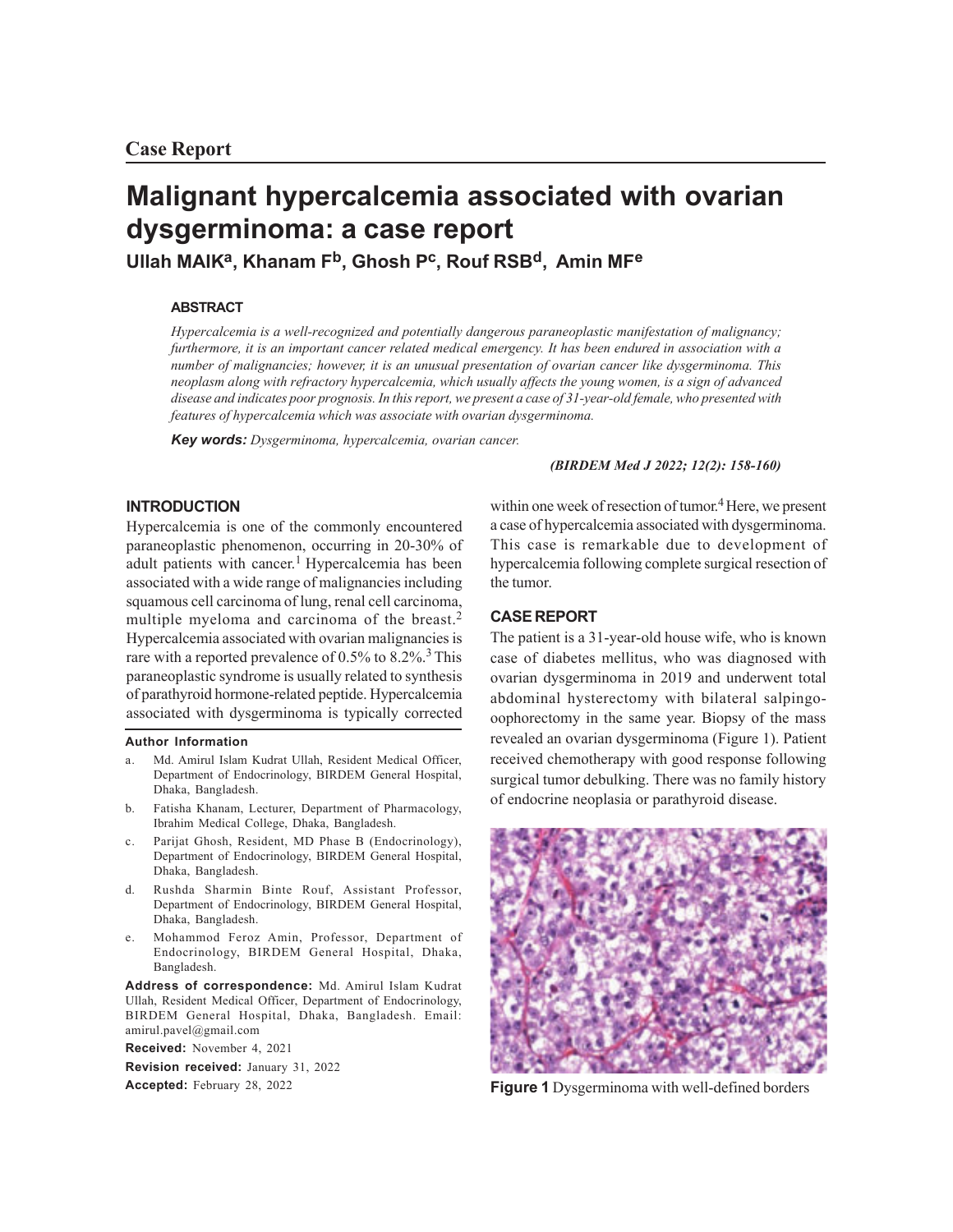After two years of diagnosis of ovarian dysgerminoma, she presented with anorexia, intermittent vomiting, abdominal pain, constipation and polyuria for 3 weeks. She also suffered from back pain for same duration.

On examination, she was anemic, dehydrated and had tenderness in lumbar spine. The abnormal blood indices on admission were hemoglobin 8.5 g/dl, serum calcium level markedly raised at 14.5 mg/dl, serum creatinine 3.1 mg/dl, blood urea 88 mg/dl, vitamin D level 32 ng/ml and suppressed intact parathyroid hormone value at 9.10 pg/ml. Her X-ray revealed foci of metastasis in lumbar spine (Figure 2). To correct hypercalcemia, she was treated vigorously with intravenous fluid along with diuretics, steroid, calcitonin and zoledronic acid. After 10 days of extensive medical management, her serum calcium transiently decreased to 9.4 mg/dl. Serum urea and creatinine levels returned to normal after rehydration.

#### **DISCUSSION**

Hypercalcemia is an acclaimed paraneoplastic syndrome commonly occurs in adult patients with malignancy. Nevertheless, dysgerminoma associated with hypercalcemia is rare and it is important to make the diagnosis, as hypercalcemia can be life threatening.<sup>5</sup> There are several theories regarding the etiology of hypercalcemia associated with malignancy, such as bone metastasis, secretion of parathyroid related protein from the tumor and other humoral factors.<sup>6</sup> Generally, it is thought to be resulted from the secretion of a peptide called parathyroid related protein from the tumor.<sup>7</sup> Other humoral factors are also responsible for the pathogenesis of cancer associated hypercalcemia such as TNF-á, TNF-â, GCSF, interleukins, lymphotoxin, TGF-á and TGFâ.<sup>8</sup> Under these circumstances hypercalcemia is extremely resistant to medical management and most effective treatment is surgical resection of the tumor.<sup>9</sup> In most described cases of hypercalcemia associated with dysgerminoma, calcium level corrected within few days of tumor debulking.<sup>10</sup> This case is unique as hypercalcemia was diagnosed 2 years after resection of tumor. Other causes were excluded by proper history, physical examination and laboratory investigation. Moreover, in case of our patient, parathyroid level was

low normal and vitamin D level was normal. In the absence of other obvious cause, it suggests that hypercalcemia is, may be due to paraneoplastic phenomenon or metastasis to bone. Physicians should be aware of association between dysgerminoma and hypercalcemia. Incomplete resolution of hypercalcemia following the resection of tumor, suggested an undescribed mechanism.

#### **Conclusion**

Hypercalcemia is a life-threatening complication in malignancy which is often refractory to medical management. Parathyroid related peptide and bone metastasis may be risk factor for hypercalcemia even after resection of primary tumor. However, the degree of hypercalcemia may predict advanced stage of malignancy and poor survival.

**Authors' Contribution:** MAIKU managed the case, did literature search and drafted the manuscript. FK did the literature search and helped in drafting manuscript, PG managed the case, RRSB supervised managing the case, MFA was the overall supervisor.

**Consent:** Informed written consent was taken from the patient for publication of this case report with accompanying images.

**Conflicts of interest:** Nothing to declare.

#### **REFERENCES**

- 1. Stewart AF. Hypercalcemia associated with cancer. New England Journal of Medicine 2005 Jan 27;352(4):373-9.
- 2. Muggia FM, Heinemann HO. Hypercalcemia associated with neoplastic disease. Annals of Internal Medicine 1970 Aug 1;73(2):281-90.
- 3. Giebel SC, Stanhope CR, Malkasian Jr GD, Schray MF, Heath H, Gaffey TA. Humoral hypercalcemia associated with a dysgerminoma. In Mayo Clinic Proceedings 1992 Oct 1;67(10):966-968.
- 4. Rankin W, Grill V, Martin TJ. Parathyroid hormone related protein and hypercalcemia. Cancer: Interdisciplinary International Journal of the American Cancer Society. 1997 Oct 15;80(S8):1564-71.
- 5. Okoye BO, Harmston C, Buick RG. Dysgerminoma associated with hypercalcemia: a case report. Journal of Pediatric Surgery 2001 Jul 1;36(7):1-3.
- 6. Lakhdir F, Lawson D, Schatz DA. Fatal parathyroid hormone-related protein-induced humoral hypercalcemia